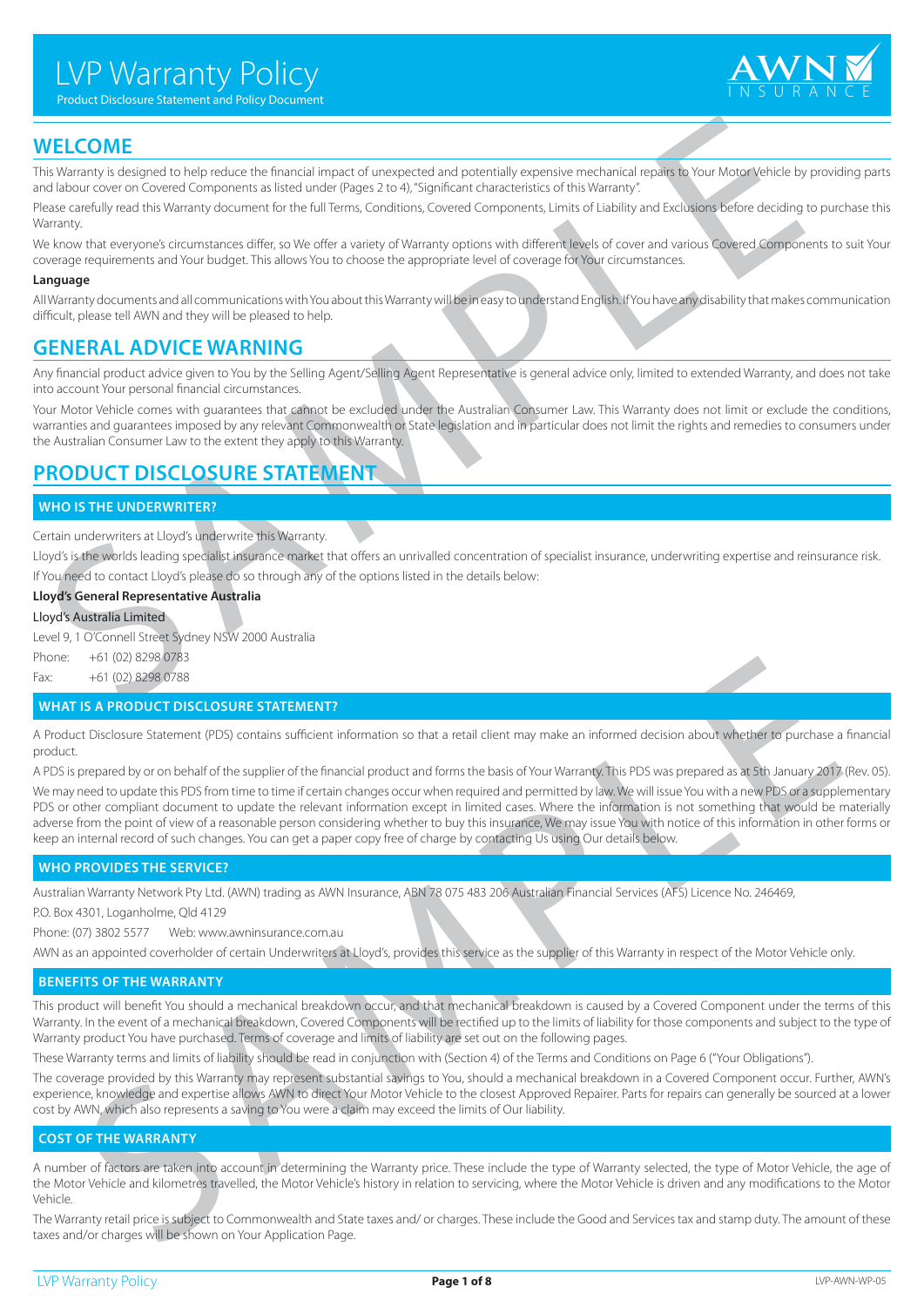# **ISSUING AGENT**

AWN has relationships with Our authorised Selling Agents and Selling Agents representatives. We may pay a remuneration to Our Selling Agents / Selling Agents Representatives when they sell Our Warranty products. For further details see the Financial Services Guide supplied by the authorised Selling Agent.

#### **DEFINITIONS**

There are a number of words in this document that have specific meaning:

**"Additional Benefits"** means those Benefits in addition to the rights and remedies available under the Australian Consumer Law.

**"Application Date"** means the date the Warranty document was submitted to AWN.

**"Approved Repairer"** means those licensed mechanical workshops approved by AWN to carry out repairs.

**"Australian Consumer Law"** means the competition and Consumer Act 2010 (Cth) Schedule 2 (as adopted by each Australian State and Teritory).

**"Authority Number"** means the number issued by AWN's claims department to the repairer after receiving the repairers quote authorising the repairer to proceed with the repairs

**"AWN"** means Australian Warranty Network Pty Ltd trading as AWN Insurance, as the supplier of this Warranty.

**"Covered Component"** means only those mechanical components or parts of Your Motor Vehicle that are listed in the 'Covered Components ', and 'Customer Care Package' on (Pages 2 to 4) as being covered under Your Warranty.

**"Market Value"** means the pre-mechanical failure retail value of Your Motor Vehicle. We will determine this amount at the time we assess Your claim, having regard to the age and condition of Your Motor Vehicle and kilometres it has travelled.

**"Motor Vehicle"** means the used Motor Vehicle specified on the Certification of Cover and Warranty Application Page in this document.

**"Normal Wear and Tear"** means the gradual reduction in operating performance of a Covered Component due to use of the Motor Vehicle (relative to age of the Motor Vehicle, service history and kilometres travelled).

**"Pre-Activated Fault"** means any fault occurring prior to the commencement of the Warranty.

**"Pre-Existing Fault"** means a fault with a Covered Component of the Motor Vehicle, whether known or unknown to You, which existed, or which may reasonably be assumed to have existed, prior to the Warranty Application Date.

**"Premium"** means the amount paid for this Warranty.

**"Selling Agent"** means an individual or company approved by AWN as an Authorised Representative.

**"Selling Agent Statutory Warranty"** means the warranty required by the relevant state or territory law to be provided to you by the Selling Agent (where applicable). **"Warranty"** means this Policy document.

**"We, Our, Us"** means Australian Warranty Network Pty Ltd, on behalf of certain underwriters at Lloyd's.

**"You, Your"** means the person(s) named on the Certification of Cover and Warranty Application Page in this document.

# **PRIVACY NOTICE AND CONSENT**

DEFINITIONS<br>where a simultered words in this document that have specific meaning<br>additional Benefits" means these Benefits in addition to the rights and remedies available under the Australian Consumer Law.<br>Approved Repair We take great care to protect the privacy of information supplied by individuals or organisations in accordance with the Privacy Act and Australian Privacy Principles. You are entitled to obtain a copy of Our Privacy Policy on request or you can obtain a full copy at www.awninsurance.com.au.

- Enable Us to determine whether to accept Your application for the Warranty and if so, on what terms;
- Enable Us to process Your claims and decide whether any claim You make should be accepted;
- Share with Our related and associated entities, business partners, reinsurers and service providers that may be located in Australia or overseas. The countries this information may be disclosed to will vary from time to time, but currently include the United Kingdom and South Africa. We regularly review the security of our systems used for sending personal information overseas. Any information disclosed may only be used for the purposes of collection detailed above and system administration.

- Using the information for any of the above purposes;
- Conduct market or customer research, informing You about Our products or services or those of any of Our associated, related entities or alliance partners. You can opt out of this by emailing (administration@awninsurance.com.au) or calling Us ((07) 3802 5577); and
- Obtaining information from and providing information to any third party who is able to assist AWN in considering whether to accept Your claim and the value of Your claim.

#### **SIGNIFICANT CHARACTERISTICS OF THIS WARRANTY**

# **COVERED COMPONENTS**

|                                                                                                                                                                                                                                                                                                                                                                                                                                                                                                                           | You are entitled to obtain a copy of Our Privacy Policy on request or you can obtain a full copy at www.awninsurance.com.au.                                                                                                                                                                                                                 |  |  |  |  |
|---------------------------------------------------------------------------------------------------------------------------------------------------------------------------------------------------------------------------------------------------------------------------------------------------------------------------------------------------------------------------------------------------------------------------------------------------------------------------------------------------------------------------|----------------------------------------------------------------------------------------------------------------------------------------------------------------------------------------------------------------------------------------------------------------------------------------------------------------------------------------------|--|--|--|--|
| The information requested from You is to:                                                                                                                                                                                                                                                                                                                                                                                                                                                                                 |                                                                                                                                                                                                                                                                                                                                              |  |  |  |  |
|                                                                                                                                                                                                                                                                                                                                                                                                                                                                                                                           | Enable Us to determine whether to accept Your application for the Warranty and if so, on what terms;                                                                                                                                                                                                                                         |  |  |  |  |
| $\bullet$                                                                                                                                                                                                                                                                                                                                                                                                                                                                                                                 | Enable Us to process Your claims and decide whether any claim You make should be accepted;                                                                                                                                                                                                                                                   |  |  |  |  |
| Share with Our related and associated entities, business partners, reinsurers and service providers that may be located in Australia or overseas. The countries this<br>information may be disclosed to will vary from time to time, but currently include the United Kingdom and South Africa. We reqularly review the security of our<br>systems used for sending personal information overseas. Any information disclosed may only be used for the purposes of collection detailed above and system<br>administration. |                                                                                                                                                                                                                                                                                                                                              |  |  |  |  |
| consent to Us:                                                                                                                                                                                                                                                                                                                                                                                                                                                                                                            | This information will be kept confidential, except if there is a legal obligation to disclose it. By signing the application or paying any Fee due for the Warranty, You                                                                                                                                                                     |  |  |  |  |
| • Using the information for any of the above purposes;                                                                                                                                                                                                                                                                                                                                                                                                                                                                    |                                                                                                                                                                                                                                                                                                                                              |  |  |  |  |
| Conduct market or customer research, informing You about Our products or services or those of any of Our associated, related entities or alliance partners. You<br>can opt out of this by emailing (administration@awninsurance.com.au) or calling Us ((07) 3802 5577); and                                                                                                                                                                                                                                               |                                                                                                                                                                                                                                                                                                                                              |  |  |  |  |
| Obtaining information from and providing information to any third party who is able to assist AWN in considering whether to accept Your claim and the value<br>of Your claim.                                                                                                                                                                                                                                                                                                                                             |                                                                                                                                                                                                                                                                                                                                              |  |  |  |  |
|                                                                                                                                                                                                                                                                                                                                                                                                                                                                                                                           | SIGNIFICANT CHARACTERISTICS OF THIS WARRANTY                                                                                                                                                                                                                                                                                                 |  |  |  |  |
|                                                                                                                                                                                                                                                                                                                                                                                                                                                                                                                           | Significant characteristics of this Warranty are contained in the following table.<br>This Warranty covers only the Covered Components of the Motor Vehicle listed below. Any component or item not listed below is not covered by this Warranty.                                                                                            |  |  |  |  |
| <b>COVERED COMPONENTS</b>                                                                                                                                                                                                                                                                                                                                                                                                                                                                                                 |                                                                                                                                                                                                                                                                                                                                              |  |  |  |  |
| <b>ELECT COVER</b>                                                                                                                                                                                                                                                                                                                                                                                                                                                                                                        |                                                                                                                                                                                                                                                                                                                                              |  |  |  |  |
| <b>Claim Limit</b>                                                                                                                                                                                                                                                                                                                                                                                                                                                                                                        | Up to \$1,000 per claim                                                                                                                                                                                                                                                                                                                      |  |  |  |  |
| Engine                                                                                                                                                                                                                                                                                                                                                                                                                                                                                                                    | Engine Block (If Damaged By Internal Components), Balance Shaft, Balance Shaft Bearings, Camshafts, Camshaft Bearings, Internal Bushes,<br>Connecting Rods, Big End Bearings, Crankshaft, Crankshaft Main Bearings, Oil Pressure Relief Valve, Oil Pump, Cylinder Wrist Pins, Piston Rings,<br>Gudgeon Pins, Pistons, Crank Thrust Bearings. |  |  |  |  |
| <b>Automatic Transmission</b>                                                                                                                                                                                                                                                                                                                                                                                                                                                                                             | Internal lubricated Components Including Clutches, Bands, Bushes, Planetary Gear Set, Bearings, Solenoids, Clutch Drums, Transmission Pump, Valve<br>Body, Apply Pistons, Shafts.                                                                                                                                                            |  |  |  |  |
| <b>Manual Gearbox</b>                                                                                                                                                                                                                                                                                                                                                                                                                                                                                                     | Internal lubricated Components Including Input Shaft, Output Shaft, Main Shaft, Cluster Gearset, Syncro Rings, Syncro Hubs, Internal Bearings, Roller<br>Bearings, Internal Thrust Bearings, Selector Forks, Internal Selector Arms.                                                                                                         |  |  |  |  |
| <b>Differential</b>                                                                                                                                                                                                                                                                                                                                                                                                                                                                                                       | The Internal Lubricated Parts Only. Crown Wheel, Pinion, Pinion Bearings, Carrier Bearings, Hemisphere.                                                                                                                                                                                                                                      |  |  |  |  |
| Other                                                                                                                                                                                                                                                                                                                                                                                                                                                                                                                     | Cylinder head gaskets and seals will be replaced only when such replacement is required in the normal course of repair of a Covered Component.                                                                                                                                                                                               |  |  |  |  |
|                                                                                                                                                                                                                                                                                                                                                                                                                                                                                                                           |                                                                                                                                                                                                                                                                                                                                              |  |  |  |  |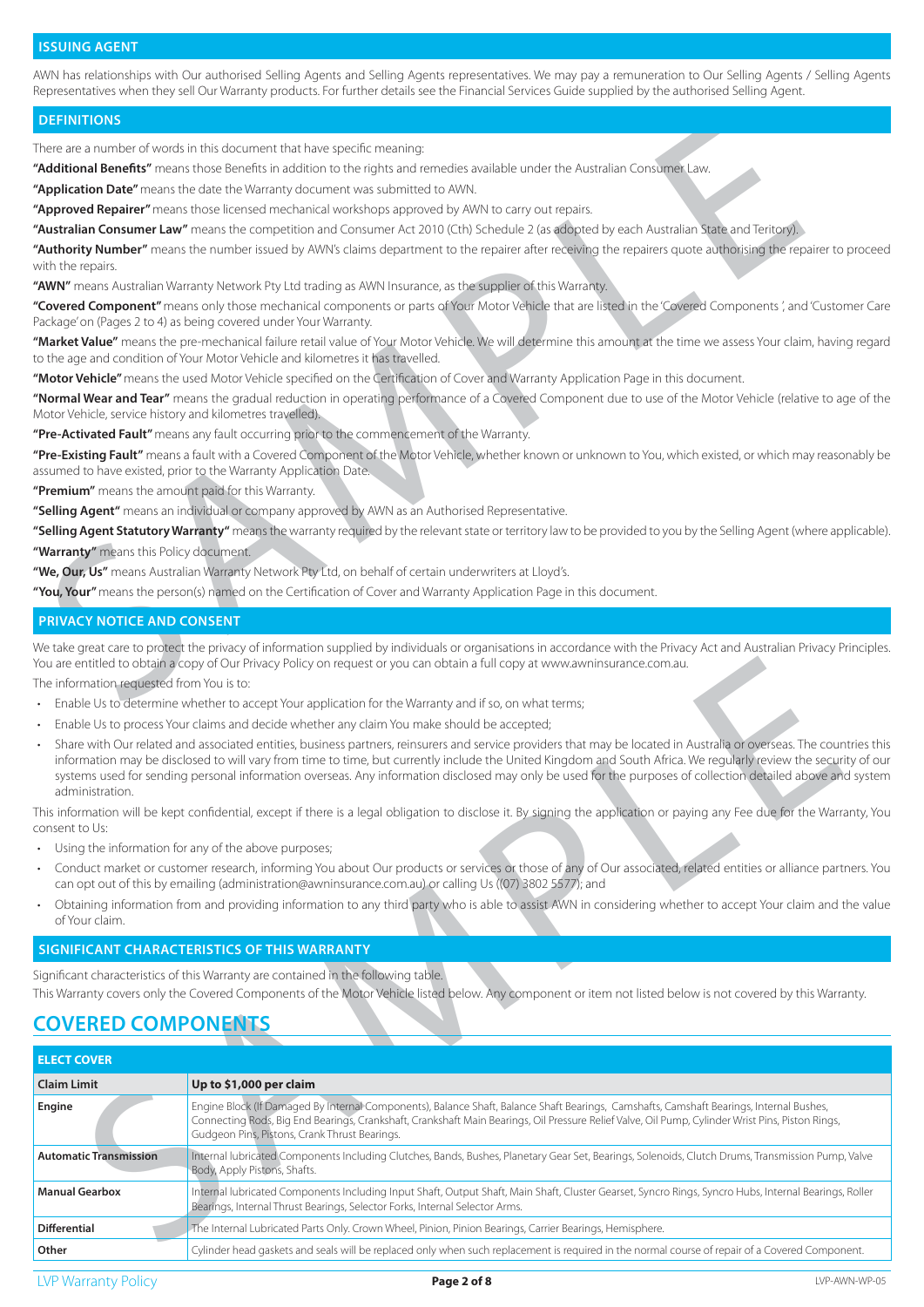| <b>ACCLAIM COVER</b>                                |                                                                                                                                                                                                                                                                                                                                              |  |  |  |
|-----------------------------------------------------|----------------------------------------------------------------------------------------------------------------------------------------------------------------------------------------------------------------------------------------------------------------------------------------------------------------------------------------------|--|--|--|
| <b>Claim Limit</b>                                  | Up to \$1,500 per claim                                                                                                                                                                                                                                                                                                                      |  |  |  |
| Engine                                              | Engine Block (If Damaged By Internal Components), Balance Shaft, Balance Shaft Bearings, Camshafts, Camshaft Bearings, Internal Bushes,<br>Connecting Rods, Big End Bearings, Crankshaft, Crankshaft Main Bearings, Oil Pressure Relief Valve, Oil Pump, Cylinder Wrist Pins, Piston Rings,<br>Gudgeon Pins, Pistons, Crank Thrust Bearings. |  |  |  |
| <b>Automatic Transmission</b>                       | Internal lubricated Components Including Clutches, Bands, Bushes, Planetary Gear Set, Bearings, Solenoids, Clutch Drums, Transmission Pump, Valve<br>Body, Apply Pistons, Shafts.                                                                                                                                                            |  |  |  |
| <b>Manual Gearbox</b>                               | Internal lubricated Components Including Input Shaft, Output Shaft, Main Shaft, Cluster Gearset, Syncro Rings, Syncro Hubs, Internal Bearings, Roller<br>Bearings, Internal Thrust Bearings, Selector Forks, Internal Selector Arms.                                                                                                         |  |  |  |
| <b>Differential</b>                                 | The Internal Lubricated Parts Only. Crown Wheel, Pinion, Pinion Bearings, Carrier Bearings, Hemisphere.                                                                                                                                                                                                                                      |  |  |  |
| <b>Cooling System</b>                               | Water Pump (impeller shaft, Bearing and Bushes), Electric Engine Cooling Fan.                                                                                                                                                                                                                                                                |  |  |  |
| <b>Electrical System</b>                            | Starter Motor, Alternator, Voltage Regulator, Windscreen Wiper Motor.                                                                                                                                                                                                                                                                        |  |  |  |
| <b>Braking System</b>                               | Brake Booster, Brake Master Cylinder, Front and Rear Brake Calipers, Brake Caliper Slide Pins.                                                                                                                                                                                                                                               |  |  |  |
| Air Conditioning                                    | Compressor, Compressor Bearings, Compressor Clutch, Condenser, Evaporator.                                                                                                                                                                                                                                                                   |  |  |  |
| Drive Shafts, CV Joints &<br><b>Universals</b>      | Drive Shafts, Universal Joints.                                                                                                                                                                                                                                                                                                              |  |  |  |
| <b>Steering System</b>                              | Power Steering Pump, Power Steering Rack and Pinion, Power Steering Box.                                                                                                                                                                                                                                                                     |  |  |  |
| <b>Fuel Management System</b>                       | Electrical and Mechanical Fuel Pumps, Diesel Injector Pump.                                                                                                                                                                                                                                                                                  |  |  |  |
| <b>Power Window Motors &amp;</b><br><b>Switches</b> | Power Window Motor.                                                                                                                                                                                                                                                                                                                          |  |  |  |
| <b>ABS Braking System</b>                           | ABS Actuators, Electronic Module.                                                                                                                                                                                                                                                                                                            |  |  |  |
| Radiator                                            | Engine Cooling Radiator.                                                                                                                                                                                                                                                                                                                     |  |  |  |
| <b>Electronic Ignition System</b>                   | Ignition Module, Ignition coil.                                                                                                                                                                                                                                                                                                              |  |  |  |
| <b>Engine Computers</b>                             | Engine Control Module.                                                                                                                                                                                                                                                                                                                       |  |  |  |
| Other                                               | Cylinder head gaskets and seals will be replaced only when such replacement is required in the normal course of repair of a Covered Component.                                                                                                                                                                                               |  |  |  |
|                                                     |                                                                                                                                                                                                                                                                                                                                              |  |  |  |
| <b>ADVANCE COVER</b>                                |                                                                                                                                                                                                                                                                                                                                              |  |  |  |
| <b>Claim Limit</b>                                  | Up to \$3,000 per claim                                                                                                                                                                                                                                                                                                                      |  |  |  |
| Engine                                              | Engine Block (If Damaged By Internal Components), Balance Shaft, Balance Shaft Bearings, Camshafts, Camshaft Bearings, Internal Bushes,<br>Connecting Rods, Big End Bearings, Crankshaft, Crankshaft Main Bearings, Oil Pressure Relief Valve, Oil Pump, Cylinder Wrist Pins, Piston Rings,<br>Gudgeon Pins, Pistons, Crank Thrust Bearings. |  |  |  |
| <b>Automatic Transmission</b>                       | Internal lubricated Components Including Clutches, Bands, Bushes, Planetary Gear Set, Bearings, Solenoids, Clutch Drums, Transmission Pump, Valve<br>Body, Apply Pistons, Shafts.                                                                                                                                                            |  |  |  |
| <b>Manual Gearbox</b>                               | Internal lubricated Components Including Input Shaft, Output Shaft, Main Shaft, Cluster Gearset, Syncro Rings, Syncro Hubs, Internal Bearings, Roller                                                                                                                                                                                        |  |  |  |

| <b>ADVANCE COVER</b>                                |                                                                                                                                                                                                                                                                                                                                              |  |  |  |
|-----------------------------------------------------|----------------------------------------------------------------------------------------------------------------------------------------------------------------------------------------------------------------------------------------------------------------------------------------------------------------------------------------------|--|--|--|
| <b>Claim Limit</b>                                  | Up to \$3,000 per claim                                                                                                                                                                                                                                                                                                                      |  |  |  |
| Engine                                              | Engine Block (If Damaged By Internal Components), Balance Shaft, Balance Shaft Bearings, Camshafts, Camshaft Bearings, Internal Bushes,<br>Connecting Rods, Big End Bearings, Crankshaft, Crankshaft Main Bearings, Oil Pressure Relief Valve, Oil Pump, Cylinder Wrist Pins, Piston Rings,<br>Gudgeon Pins, Pistons, Crank Thrust Bearings. |  |  |  |
| <b>Automatic Transmission</b>                       | Internal lubricated Components Including Clutches, Bands, Bushes, Planetary Gear Set, Bearings, Solenoids, Clutch Drums, Transmission Pump, Valve<br>Body, Apply Pistons, Shafts.                                                                                                                                                            |  |  |  |
| <b>Manual Gearbox</b>                               | Internal lubricated Components Including Input Shaft, Output Shaft, Main Shaft, Cluster Gearset, Syncro Rings, Syncro Hubs, Internal Bearings, Roller<br>Bearings, Internal Thrust Bearings, Selector Forks, Internal Selector Arms.                                                                                                         |  |  |  |
| <b>Differential</b>                                 | The Internal Lubricated Parts Only. Crown Wheel, Pinion, Pinion Bearings, Carrier Bearings, Hemisphere.                                                                                                                                                                                                                                      |  |  |  |
| <b>Cooling System</b>                               | Water Pump (impeller shaft, Bearing and Bushes), Electric Engine Cooling Fan, Viscous Fan Hub, Fan Blades.                                                                                                                                                                                                                                   |  |  |  |
| <b>Electrical System</b>                            | Starter Motor, Alternator, Voltage Regulator, Windscreen Wiper Motor.                                                                                                                                                                                                                                                                        |  |  |  |
| <b>Braking System</b>                               | Brake Booster, Brake Master Cylinder, Front and Rear Brake Calipers, Brake Caliper Slide Pins.                                                                                                                                                                                                                                               |  |  |  |
| <b>Air Conditioning</b>                             | Compressor, Compressor Bearings, Compressor Clutch, Condenser, Evaporator.                                                                                                                                                                                                                                                                   |  |  |  |
| Drive Shafts, CV Joints &<br><b>Universals</b>      | Drive Shafts, Universal Joints, Centre Bearings, Tailshafts, Slip Joints, Tail Shaft Coupling.                                                                                                                                                                                                                                               |  |  |  |
| <b>Steering System</b>                              | Power Steering Pump, Power Steering Rack and Pinion, Power Steering Box.                                                                                                                                                                                                                                                                     |  |  |  |
| <b>Fuel Management System</b>                       | Electrical and Mechanical Fuel Pumps, Diesel Injector Pump, Fuel Pressure Regulator, Map Sensor.                                                                                                                                                                                                                                             |  |  |  |
| <b>Power Window Motors &amp;</b><br><b>Switches</b> | Power Window Motor, Power Window Master Switch.                                                                                                                                                                                                                                                                                              |  |  |  |
| <b>ABS Braking System</b>                           | ABS Actuators, Electronic Module, Wheel Speed Sensors.                                                                                                                                                                                                                                                                                       |  |  |  |
| Radiator                                            | Engine Cooling Radiator.                                                                                                                                                                                                                                                                                                                     |  |  |  |
| <b>Electronic Ignition System</b>                   | Ignition Module, Ignition coil, Crank angle sensor, Oxygen Sensor, Hall Effect Sensor, Cam Position Sensor, Knock Sensor.                                                                                                                                                                                                                    |  |  |  |
| <b>Engine Computers</b>                             | Engine Control Module, Cruise Control Actuator, Cruise Control Sensors.                                                                                                                                                                                                                                                                      |  |  |  |
| <b>Electronic Transmission</b><br>Computers         | Transmission Computer, Power Train Control Module.                                                                                                                                                                                                                                                                                           |  |  |  |
| Turbo                                               | Turbo Impeller, Internal Bushings and Bearings, Turbo Housing, Turbine Wheel.                                                                                                                                                                                                                                                                |  |  |  |
| Clutch                                              | Clutch Master Cylinder, Slave Cylinder.                                                                                                                                                                                                                                                                                                      |  |  |  |
| <b>Cylinder Head</b>                                | Cylinder Head, Lash adjusters, Inlet Valves, Exhaust Valves, Pre Combustion Chambers, Valve Guides, Valve Seats, Valve Springs, Valve Collets and<br>Retainers.                                                                                                                                                                              |  |  |  |
| Other                                               | Cylinder head gaskets and seals will be replaced only when such replacement is required in the normal course of repair of a Covered Component.                                                                                                                                                                                               |  |  |  |
|                                                     |                                                                                                                                                                                                                                                                                                                                              |  |  |  |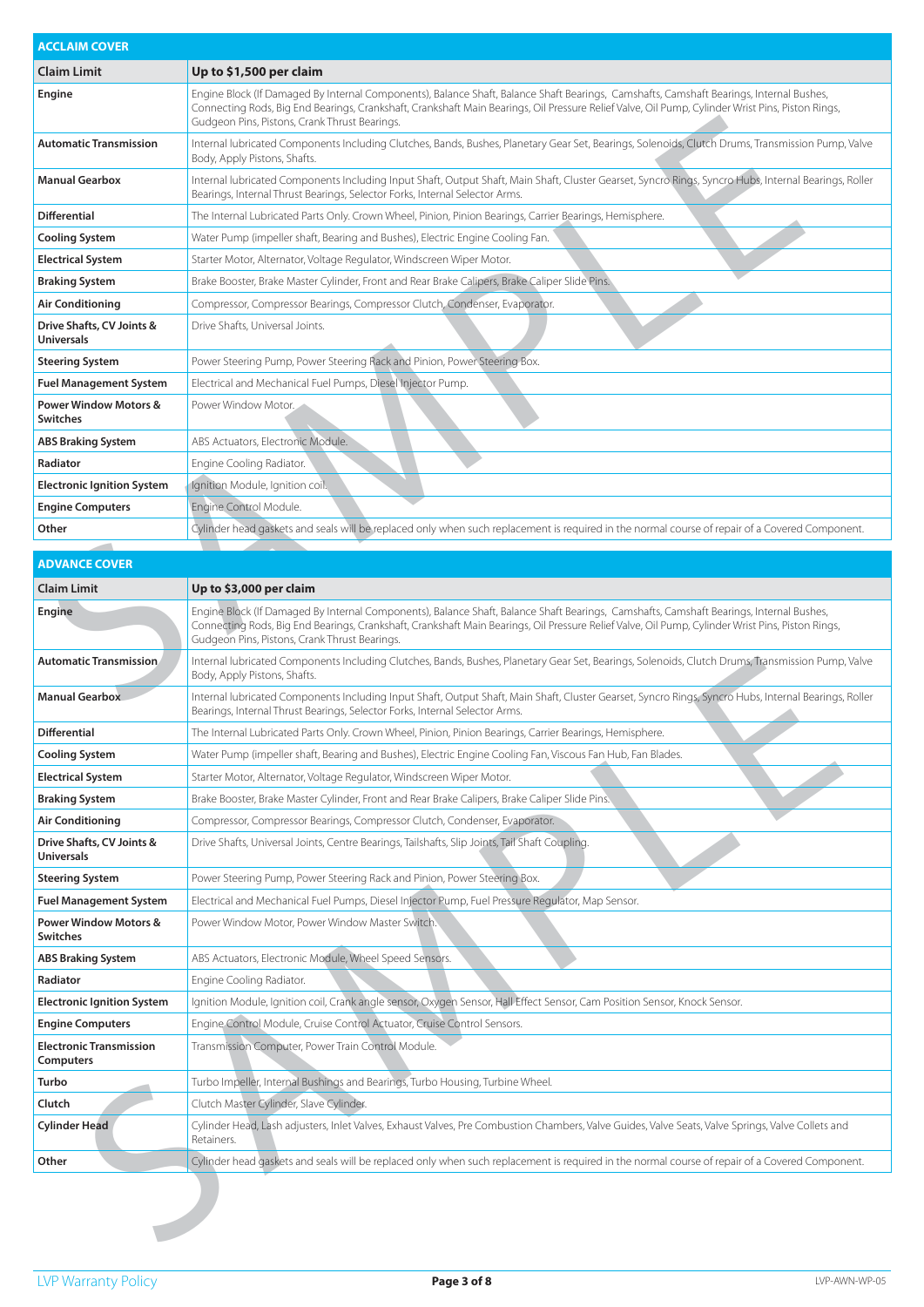| <b>COMPLETE COVER</b>                                                                                                                                                                                                                                                                                                                                     |                                                                                                                                                                                                                                                                                                                                                                                                                                                  |  |  |  |
|-----------------------------------------------------------------------------------------------------------------------------------------------------------------------------------------------------------------------------------------------------------------------------------------------------------------------------------------------------------|--------------------------------------------------------------------------------------------------------------------------------------------------------------------------------------------------------------------------------------------------------------------------------------------------------------------------------------------------------------------------------------------------------------------------------------------------|--|--|--|
| <b>Claim Limit</b>                                                                                                                                                                                                                                                                                                                                        | Up to \$5,000 per claim                                                                                                                                                                                                                                                                                                                                                                                                                          |  |  |  |
| Engine                                                                                                                                                                                                                                                                                                                                                    | Engine Block (If Damaged By Internal Components), Balance Shaft, Balance Shaft Bearings, Camshafts, Camshaft Bearings, Internal Bushes,<br>Connecting Rods, Big End Bearings, Crankshaft, Crankshaft Main Bearings, Oil Pressure Relief Valve, Oil Pump, Cylinder Wrist Pins, Piston Rings,<br>Gudgeon Pins, Pistons, Crank Thrust Bearings, EGR Valve, Oil Pressure Switch, Air Pump, Throttle Cables, Meshing Timing Gears, Throttle Linkages. |  |  |  |
| <b>Automatic Transmission</b>                                                                                                                                                                                                                                                                                                                             | Internal lubricated Components Including Clutches, Bands, Bushes, Planetary Gear Set, Bearings, Solenoids, Clutch Drums, Transmission Pump, Valve<br>Body, Apply Pistons, Shafts, External Mechanical Components including Inhibitor Switch, Shifter Cables, Shifter Bushes, Speedo Transducer, Vehicle<br>Speed Sensor, Torque Converter, Transfer Case and Transmission Case If damaged by a Covered Component,                                |  |  |  |
| <b>Manual Gearbox</b>                                                                                                                                                                                                                                                                                                                                     | Internal lubricated Components Including Input Shaft, Output Shaft, Main Shaft, Cluster Gearset, Syncro Rings, Syncro Hubs, Internal Bearings, Roller<br>Bearings, Internal Thrust Bearings, Selector Forks, Internal Selector Arms, External Mechanical Components including Shift Cables, Shifter Bushes,<br>Pedal Box, Speedo Transducer, Vehicle Speed Sensor, Reverse Light Switch, Transfer Case, Transfer Case Linkages.                  |  |  |  |
| <b>Differential</b>                                                                                                                                                                                                                                                                                                                                       | The Internal Lubricated Parts Only. Crown Wheel, Pinion, Pinion Bearings, Carrier Bearings, Hemisphere, Axle Hub Bearings, Axle Shafts, Bushes,<br>Limited Slip Clutch Pack.                                                                                                                                                                                                                                                                     |  |  |  |
| <b>Cooling System</b>                                                                                                                                                                                                                                                                                                                                     | Water Pump (impeller shaft, Bearing and Bushes), Electric Engine Cooling Fan, Viscous Fan Hub, Fan Blades, Thermostat, Heater Tap and Heater Core,<br>Coolant Level Sensor.                                                                                                                                                                                                                                                                      |  |  |  |
| <b>Electrical System</b>                                                                                                                                                                                                                                                                                                                                  | Starter Motor, Alternator, Voltage Regulator, Windscreen Wiper Motor, Rear Window Wiper Motor, Windscreen Washer Pump.                                                                                                                                                                                                                                                                                                                           |  |  |  |
| <b>Braking System</b>                                                                                                                                                                                                                                                                                                                                     | Brake Booster, Brake Master Cylinder, Front and Rear Brake Calipers, Brake Caliper Slide Pins, Proportioning Valve, Metal Brake Lines, Brake Pedal Box,<br>Brake Accumulator.                                                                                                                                                                                                                                                                    |  |  |  |
| <b>Air Conditioning</b>                                                                                                                                                                                                                                                                                                                                   | Compressor, Compressor Bearings, Compressor Clutch, Condenser, Evaporator, A/C Pressure Switch, A/C Amplifier.                                                                                                                                                                                                                                                                                                                                   |  |  |  |
| Drive Shafts, CV Joints &<br><b>Universals</b>                                                                                                                                                                                                                                                                                                            | Drive Shafts, Universal Joints, Centre Bearings, Tailshafts, Slip Joints, Tail Shaft Coupling, CV Joints.                                                                                                                                                                                                                                                                                                                                        |  |  |  |
| <b>Steering System</b>                                                                                                                                                                                                                                                                                                                                    | Power Steering Pump, Power Steering Rack and Pinion, Power Steering Box, Power Steering Pressure Switch.                                                                                                                                                                                                                                                                                                                                         |  |  |  |
| <b>Fuel Management System</b>                                                                                                                                                                                                                                                                                                                             | Electrical and Mechanical Fuel Pumps, Diesel Injector Pump, Fuel Pressure Regulator, Map Sensor, Suction Control Valve, Injectors, Metal Fuel Delivery<br>Lines, Fuel Pump Relay.                                                                                                                                                                                                                                                                |  |  |  |
| <b>Power Window Motors &amp;</b><br><b>Switches</b>                                                                                                                                                                                                                                                                                                       | Power Window Motor, Power Window Master Switch, Power Window Regulators.                                                                                                                                                                                                                                                                                                                                                                         |  |  |  |
| <b>ABS Braking System</b>                                                                                                                                                                                                                                                                                                                                 | ABS Actuators, Electronic Module, Wheel Speed Sensors, ABS Accumulator, Steering Angle Sensor.                                                                                                                                                                                                                                                                                                                                                   |  |  |  |
| Radiator                                                                                                                                                                                                                                                                                                                                                  | Engine Cooling Radiator, Radiator Expansion / Header Tank, Coolant Over Flow Bottle.                                                                                                                                                                                                                                                                                                                                                             |  |  |  |
| <b>Electronic Ignition System</b>                                                                                                                                                                                                                                                                                                                         | Ignition Module, Ignition coil, Crank angle sensor, Oxygen Sensor, Hall Effect Sensor, Cam Position Sensor, Knock Sensor, DFI Module, Ignition<br>Amplifier, Throttle Positioning Sensor, Ignition Switch, Push Button Starter Switch, Ignition Coil Igniter.                                                                                                                                                                                    |  |  |  |
| <b>Engine Computers</b>                                                                                                                                                                                                                                                                                                                                   | Engine Control Module, Cruise Control Actuator, Cruise Control Sensors, Body Control Module.                                                                                                                                                                                                                                                                                                                                                     |  |  |  |
| <b>Electronic Transmission</b><br>Computers                                                                                                                                                                                                                                                                                                               | Transmission Computer, Power Train Control Module.                                                                                                                                                                                                                                                                                                                                                                                               |  |  |  |
| Turbo                                                                                                                                                                                                                                                                                                                                                     | Turbo Impeller, Internal Bushings and Bearings, Turbo Housing, Turbine Wheel, Wastegate, Turbo Actuator.                                                                                                                                                                                                                                                                                                                                         |  |  |  |
| Clutch                                                                                                                                                                                                                                                                                                                                                    | Clutch Master Cylinder, Slave Cylinder, Clutch Fork, Spigot Bearing, Clutch Cable.                                                                                                                                                                                                                                                                                                                                                               |  |  |  |
| <b>Cylinder Head</b>                                                                                                                                                                                                                                                                                                                                      | Cylinder Head, Lash adjusters, Inlet Valves, Exhaust Valves, Pre Combustion Chambers, Valve Guides, Valve Seats, Valve Springs, Valve Collets and<br>Retainers, Hydraulic Lifters, Rocker Arm, Rocker Shaft, Push Rods.                                                                                                                                                                                                                          |  |  |  |
| <b>Electronics and Electro-</b><br>Mechanical                                                                                                                                                                                                                                                                                                             | Electric Boot Release, Fuel Flap Release Solenoid, Rear Demister Switch, Power Mirror Switch, Hazard Light Switch, Rear Demister Switch, Head Light<br>Switch, Mirror Motors, Windscreen Wiper Arms and Linkages, Interior Light Switch, Courtesy Light Switch.                                                                                                                                                                                  |  |  |  |
| Other                                                                                                                                                                                                                                                                                                                                                     | Cylinder head gaskets and seals will be replaced only when such replacement is required in the normal course of repair of a Covered Component.                                                                                                                                                                                                                                                                                                   |  |  |  |
|                                                                                                                                                                                                                                                                                                                                                           | <b>ADDITIONAL BENEFITS - CUSTOMER CARE PACKAGE</b>                                                                                                                                                                                                                                                                                                                                                                                               |  |  |  |
|                                                                                                                                                                                                                                                                                                                                                           | Where We approve a claim in relation to failure of a Covered Component under this Warranty, We will provide the following additional benefits where expenses are<br>incurred, by reason of that claim. Customer Care Package runs for the term of the Warranty selected. Refer to (Page 6 Section 6) for "Limits of Liability".                                                                                                                  |  |  |  |
|                                                                                                                                                                                                                                                                                                                                                           | TOWING ASSISTANCE: (Claim Limit: Up to \$100.00 per claim) - Reimbursement up to the Claim Limit for towing charges in the event of a covered mechanical<br>breakdown where your Motor Vehicle is unable to be quickly mechanically repaired or safely driven to an AWN Approved Repairer.                                                                                                                                                       |  |  |  |
| ACCOMMODATION ASSISTANCE: (Claim Limit: Up to \$100.00 per claim) - Reimbursement up to the Claim Limit for emergency accommodation, arrangements<br>and costs in the event of a covered major vehicle breakdown where You are more than 400kms from Your registered residence and taking more than 48 hours to<br>repair.                                |                                                                                                                                                                                                                                                                                                                                                                                                                                                  |  |  |  |
| CAR HIRE ASSISTANCE: (Claim limit: Up to \$100.00 per claim) - Reimbursement up to the Claim Limit for car hire costs in the event of a covered major vehicle<br>breakdown where You are more than 400kms from Your registered residence and taking more than 48 hours to repair. (Specifically excluding car hire over weekends<br>and public holidays). |                                                                                                                                                                                                                                                                                                                                                                                                                                                  |  |  |  |
| QUALITY GUARANTEE: All repairs to Covered Components authorised by Us prior to the commencement of repairs will be covered by the Warranty for the remaining<br>period of cover.                                                                                                                                                                          |                                                                                                                                                                                                                                                                                                                                                                                                                                                  |  |  |  |
|                                                                                                                                                                                                                                                                                                                                                           | <b>OPTIONAL BENEFIT - 24 HOUR ROADSIDE ASSISTANCE</b>                                                                                                                                                                                                                                                                                                                                                                                            |  |  |  |
| If You have selected and paid for 24 hour Roadside Assistance, it will be noted on Your Certification of Cover.<br>The Roadside Assistance program provides access to the following services. Some services are provided on a fee for service arrangement (as noted below).                                                                               |                                                                                                                                                                                                                                                                                                                                                                                                                                                  |  |  |  |
| The 24 hour Roadside Assistance is provided by:                                                                                                                                                                                                                                                                                                           |                                                                                                                                                                                                                                                                                                                                                                                                                                                  |  |  |  |
| Australia Wide Assist - ABN 93 061 656 184<br>Phone Toll Free - 1800 651 111 - Available 24 Hours - 7 days/week                                                                                                                                                                                                                                           |                                                                                                                                                                                                                                                                                                                                                                                                                                                  |  |  |  |
| • FLAT BATTERY - Jump start Motor Vehicle.                                                                                                                                                                                                                                                                                                                |                                                                                                                                                                                                                                                                                                                                                                                                                                                  |  |  |  |
| <b>FLAT TYRE</b> - Replace flat with spare.                                                                                                                                                                                                                                                                                                               |                                                                                                                                                                                                                                                                                                                                                                                                                                                  |  |  |  |
| <b>OUT OF FUEL</b> - Supply minimum of 5 litres (unleaded) fuel to be paid for by driver. LPG/Diesel Motor Vehicles transport to fuel supply.                                                                                                                                                                                                             |                                                                                                                                                                                                                                                                                                                                                                                                                                                  |  |  |  |

# **ADDITIONAL BENEFITS - CUSTOMER CARE PACKAGE**

# **OPTIONAL BENEFIT - 24 HOUR ROADSIDE ASSISTANCE**

#### **Australia Wide Assist** - ABN 93 061 656 184

- **• FLAT BATTERY** Jump start Motor Vehicle.
- **• FLAT TYRE** Replace flat with spare.
- **• OUT OF FUEL** Supply minimum of 5 litres (unleaded) fuel to be paid for by driver. LPG/Diesel Motor Vehicles transport to fuel supply.
- **• LOCK OUTS** Access Motor Vehicle/Replace key (up to \$77.00 per case). (Specialist locksmith attendance may involve extra charge to driver).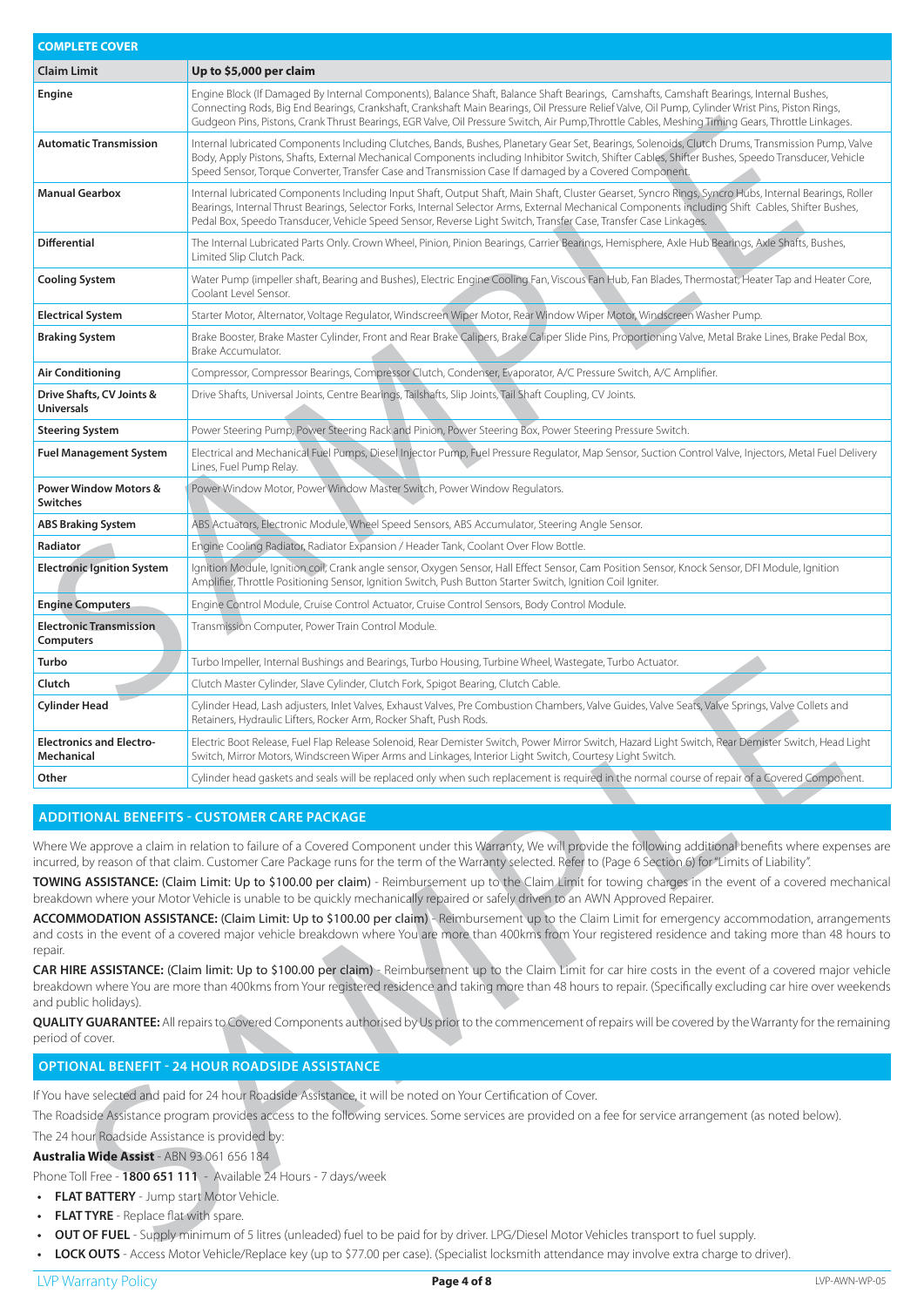**• TOWING - BREAKDOWN** - If Your Motor Vehicle is unable to be quickly mechanically repaired or safely driven, the Motor Vehicle, including the driver, will be transported to a nominated service centre or mechanical repair facility. If after hours, arrangements can be made to store the Motor Vehicle and transport when the service centre or repair facility is open. A 20km metropolitan or 50km rural "Free of Charge" service for roadside response and breakdown towing applies. Excess kilometres charged at the recommended industry rates.

Platinum Extra - 50km Free Service Radius.

**• GENERAL ASSISTANCE** - Australia Wide Assist will relay urgent messages to family, friends and business associates, likely to be concerned by disruption or delay. Australia Wide Assist will also arrange for alternative transport in the case of a major breakdown or accident ie. taxi (cost at drivers expense).

#### **Platinum Extras - Available at Extra Cost**

- GENERAL ASSETANCE Australia Wide Assistration remissions to land the interds and business the section of the section of the section of the section of the section of the section of the section of the section of the section **• Car Hire** - In the event of a major mechanical failure, whilst more than 100km from Your registered residence, which sidelines Your Motor Vehicle for longer than 48 hours, excluding weekends and public holidays, Australia Wide Assist will assist with reasonable necessary car rental costs (excluding fuel & insurance). On submission of the account, (excluding petrol, kms and insurance) together with a copy of the repair bill, Australia Wide Assist will cover up to \$200.00 per claim.
- **• Accommodation** In the event of a major mechanical failure, whilst more than 100km from Your registered residence, which sidelines Your Motor Vehicle for longer than 48 hours, excluding weekends and public holidays, Australia Wide Assist will assist with reasonable necessary emergency accommodation costs (excluding meals). On submission of the account together with a copy of the repair and accommodation bill, Australia Wide Assist will cover up to \$200.00 per claim.
- **• Ambulance Cover** In the event of an accident where the registered Motor Vehicle is involved, and the driver or immediate family of the driver (ie. Wife/ Husband, Sons/Daughters) require the services of an ambulance as a result of that accident, Australia Wide Assist will assist with ambulance costs. On submission of the account together with a copy of the ambulance bill, Australia Wide Assist will cover up to \$200.00 per claim. (N.b. Liability not to exceed \$200 per registration period).

#### **Exclusions**

- Trucks, heavy equipment and Motor Vehicles over 3.5 tonnes gross
- Motor Vehicles that require specialist or heavy equipment for removal or are not within easy reach of a public road
- Motor Vehicles used for hire or reward
- Motor Vehicles operated by non-Australian residents
- Unregistered Motor Vehicles

### **How to use 24 hour Roadside Assistance**

Call the 24 hour Roadside Assistance hotline on 1800 651 111 any time to discuss Your problem with the 24 hour Roadside Assistance operator. Please have the following information ready when You call:

- The precise location of Your Motor Vehicle, including the name of the road You are on, and the nearest cross street,
- The make, model, colour, and registration number of Your Motor Vehicle,
- The nature of Your problem, and
- Your Warranty number and the full name and address of the person named on the Certification of Cover.

#### **Note**

The 24 hour Roadside Assistance package is provided and administered by Australia Wide Assist and does not form part of your Warranty.

Your Selling Agent and AWN will accept no responsibility for the services, advice or action provided by Australia Wide Assist.

Any provider despatched by Australia Wide Assist will act as Your agent and not an agent of Australia Wide Assist. Accordingly Australia Wide Assist takes no responsibility for the actions of any provider once they have arrived on the scene.

our Restrainance participa is provided and administering by Australia Wide wice and note of the minimizary participate in the operation of the state of the state of the state of the state of the state of the state of the s Australia Wide Assist will always endeavour to provide the services described above. However, events beyond Australia Wide Assist's reasonable control (such as: industrial disputes, strikes, flood conditions, the absence and/or availability of providers of the services or the inaccessibility of certain parts of Australia) may delay or prevent Australia Wide Assist from being able to provide some or all of he services. Australia Wide Assist will not be held liable in any way if for any such reason Australia Wide Assist is unable to provide any or all of the services when requested to do so.

#### **The 24 hour Roadside Assistance hotline - 1800 651 111**

# **TERMS AND CONDITIONS**

# **1. PERIOD OF COVER**

This Warranty will commence as from the Cover Commencement Date listed under Warranty Details on the Certification of Cover page.

This Warranty will cease the sooner of:

- a) The date nominated by You as the Warranty Expiry Date listed under Warranty Details on the Certification of Cover page; or
- b) When the maximum benefit of the Warranty has been reached; or
- c) In the event You fail to comply with the Warranty service requirements; or
- d) When the Warranty is cancelled by You in accordance with Section 9 (Cooling Off Period).

#### **2. PRECONDITIONS**

It is a precondition of this Warranty that:

- a) The Warranty is purchased from an authorised Selling Agent; and
- b) At the commencement of Your Warranty, the Motor Vehicle is in good mechanical condition, with no Pre-Existing Faults. **Failure to disclose any Pre-Existing Faults may void this Warranty;** and
- c) The Motor Vehicle is currently registered; and
- d) The Motor Vehicle has a current Certificate of Roadworthiness or Safety Inspection report; and
- e) The Premium and the signed Warranty Application Page must be received and approved by AWN within twenty one (21) days from the Warranty Application Date.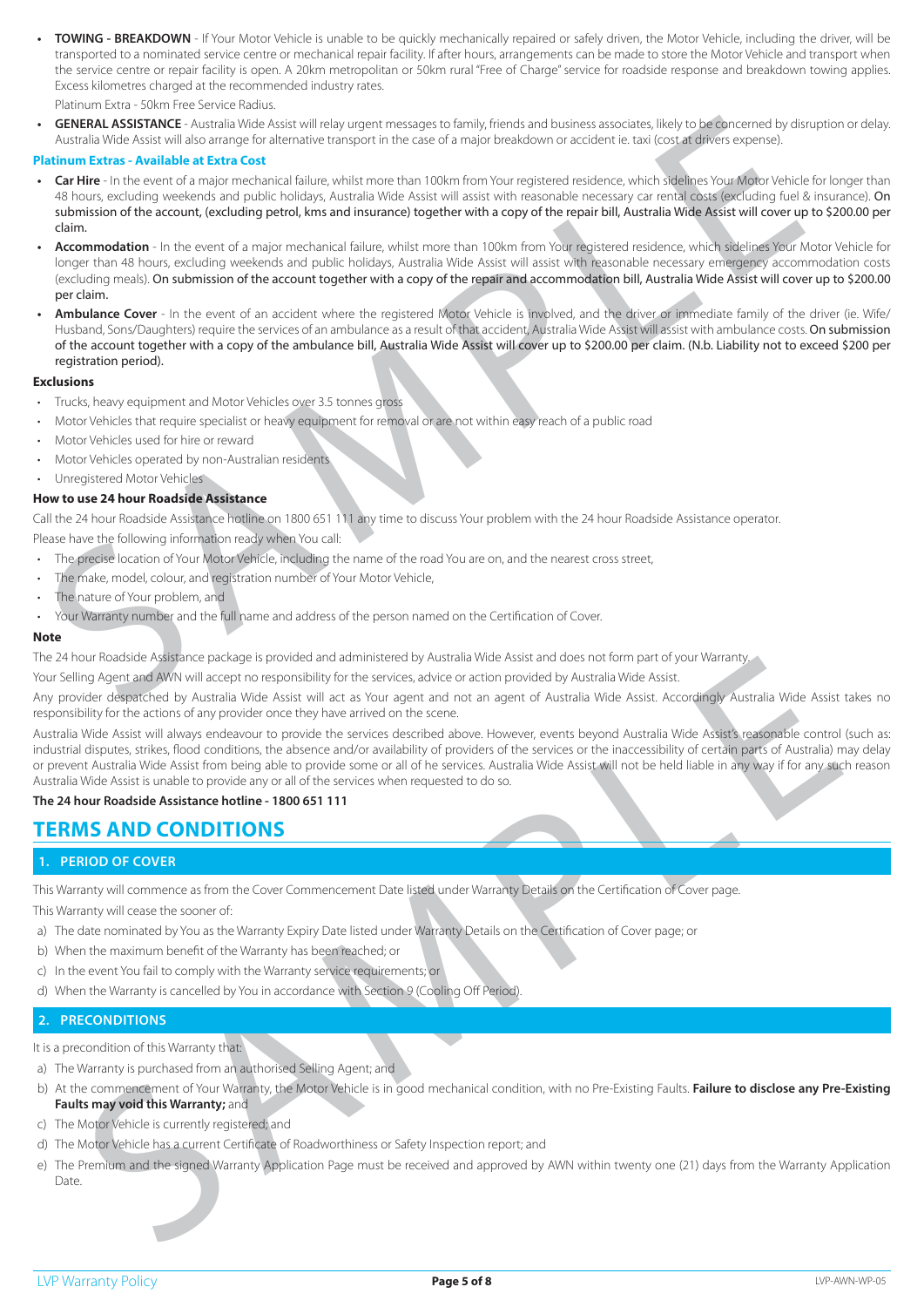#### **3. OUR OBLIGATIONS**

- a) AWN will process Your application within (21) twenty one days of receipt and either accept or decline cover.
- b) Provided cover is granted, We will pay for the repairs or replacement of any broken or damaged Covered Components causing mechanical breakdown always considering that the Motor Vehicle purchased is a used Motor Vehicle. If a Covered Component requires replacement, We may replace with a reconditioned or similar component.
- c) Any repairs We agree to pay for must be undertaken by an AWN Approved Repairer at a price acceptable to AWN.
- d) The monetary limits of Our obligations are set out in Section 6 (Page 6) of the Terms and Conditions of this Warranty.

## **4. YOUR OBLIGATIONS**

You agree that from the Cover Commencement Date of this Warranty You must comply with the following essential terms:

comiat component<br>
Share may be presented by an With Applied Register of a price acceptable to Ministry in the Company of the Tam<br>
Share model with the Commencement Date of this Watarrily You must consider a price acceptabl **a) Servicing Requirements:** You must maintain a regular service schedule in accordance with the manufactures specifications. The Selling Agent or an authorised service facility should carry out servicing at intervals **not to exceed 10,000 (ten thousand) kilometres or 6 (six) months, whichever occurs first.** An allowance of no more than 2,000 (two thousand) kilometres or 30 (thirty) days beyond the stated intervals will be accepted.

#### **b) Service Invoice Records:**

- i) Submit Your service records via Our website by going to; www.awninsurance.com.au. Search for Your Warranty, and submit Your service details; or
- ii) To post the relevant service coupon attached to this Warranty and the Mechanic's Tax Invoice (or legible copy) to AWN, P.O. Box 4301, Loganholme, QLD 4129, promptly after the service being completed.

The processing of Your claim may be delayed or declined if We do not have invoices or other satisfactory evidence detailing the service history of the Motor Vehicle.

**c) Minimise Damage:** That You, or any person in control of the Motor Vehicle, must take all reasonable precautions to minimise damage to the Covered Components and/ or the Motor Vehicle, and must not continue to operate the Motor Vehicle if damage to a Covered Component is reasonably suspected.

#### **Note: Failure to comply with these essential terms may delay, reduce or invalidate Your claim.**

### **5. ASSESSMENT AND AUTHORISATION**

- a) Upon receipt of a claim enquiry, AWN will check whether Your claim is valid under this Warranty and that all service requirements have been adhered to; and
- b) If so, AWN may ask for the Motor Vehicle to be inspected by one of their Approved Repairers; and
- c) If the claim is valid, AWN will give approval for their Approved Repairer to repair the Motor Vehicle within the terms of this Warranty.
- d) If the claim is not valid, then You shall be responsible for the cost of the inspection.
- e) No reimbursement shall be given for any work commenced without official authorisation being issued by AWN to the Approved Repairer.

# **6. LIMITS OF LIABILITY**

- a) The maximum amount payable whilst this Warranty is in force for the total of all claims, shall not exceed the Market Value of the Motor Vehicle at the time of claim, as determined by Us.
- b) The total monetary limit per claim (including Customer Care Package) under this Warranty will not exceed:
	- **i) Elect Cover:** \$1,000 (One Thousand Dollars); or
	- **ii) Acclaim Cover:** \$1,500 (One Thousand Five Hundred Dollars); or
	- **iii) Advance Cover:** \$3,000 (Three Thousand Dollars); or
	- **iv) Complete Cover:** \$5,000 (Five Thousand Dollars),
- Example of the perchan (including Customer Care Package) under this Warrany will not exceed.<br>The income of 1500 Give Thousand Dollary), or<br>**Identify Converse Care Thousand Dollary)**, or<br>**Identify Converse Care Thousand Dol v) Customer Care Package:** \$100 (One Hundred Dollars) per claim (up to a maximum of \$300 for the term of the Warranty). A claim will only be considered where a claim is made in relation to a failure of the Covered Component that is approved by Us under this Warranty, and will be reimbursed to You on submission of paid tax invoices or receipts, received

On any repair/s being undertaken at any 1 (one) time on any 1 (one) claim number.

- c) Subject to satisfactory completion of the repairs, You agree to accept such payments to cover the full cost of repairs to the Covered Components of the Motor Vehicle whether paid to You or to the Approved Repairer on Your behalf to be in full satisfaction of the claim.
- d) Acceptance of the payment and/or Motor Vehicle after the repairs have been satisfactorily completed shall also be deemed to be in full satisfaction of the claim.
- e) All claim limits are the GST inclusive cost of the repairs.

# **7. EXCLUSIONS**

This Warranty does not cover:

- a) Motor Vehicles modified beyond manufacturer's specifications, commercial Motor Vehicles over 1,500 (one thousand five hundred) kgs carrying capacity, Motor Vehicles used or have been used for the conveyance of passengers, for fare or reward (this includes car rental), delivery or courier use, Police or Emergency Motor Vehicles, drivers instruction or tuition for reward.
- b) Any damage due to misuse, fire, accident, theft, impact, submersion in water, neglect, rust, corrosion, towing without suitable equipment as recommended by the manufacturer, or Motor Vehicle's used or tested in preparation for motor sports events in any form shall render this Warranty null and void.
- c) Any damage to Covered Components occurring from overheating or lack of oil or lubricant, low fluid level, any damage caused by failure to maintain correct service requirements and any damage, which is consequential of the failure to maintain correct servicing requirements.
- d) Any damage, loss or expense of any kind, which occurs or arises as a result of the failure of a Covered Component, other than the cost of replacing or repairing the component itself.
- e) Any damage, loss or expense of any kind which occurs or arises as a result of the failure of any item or component of the Motor Vehicle which is not a Covered Component under this Warranty.
- f) The cost of any consumables that are replaced during the course of repairs.
- g) Any component that is considered part of any manufacturer's fault and / or recall campaign or is considered reusable.
- h) Oil leaks, water leaks, normal wear and tear, all service and maintenance items and any consumables that are replaced during routine service and maintenance, or any failure of Covered Components due to water, oil, and fuel or coolant contamination.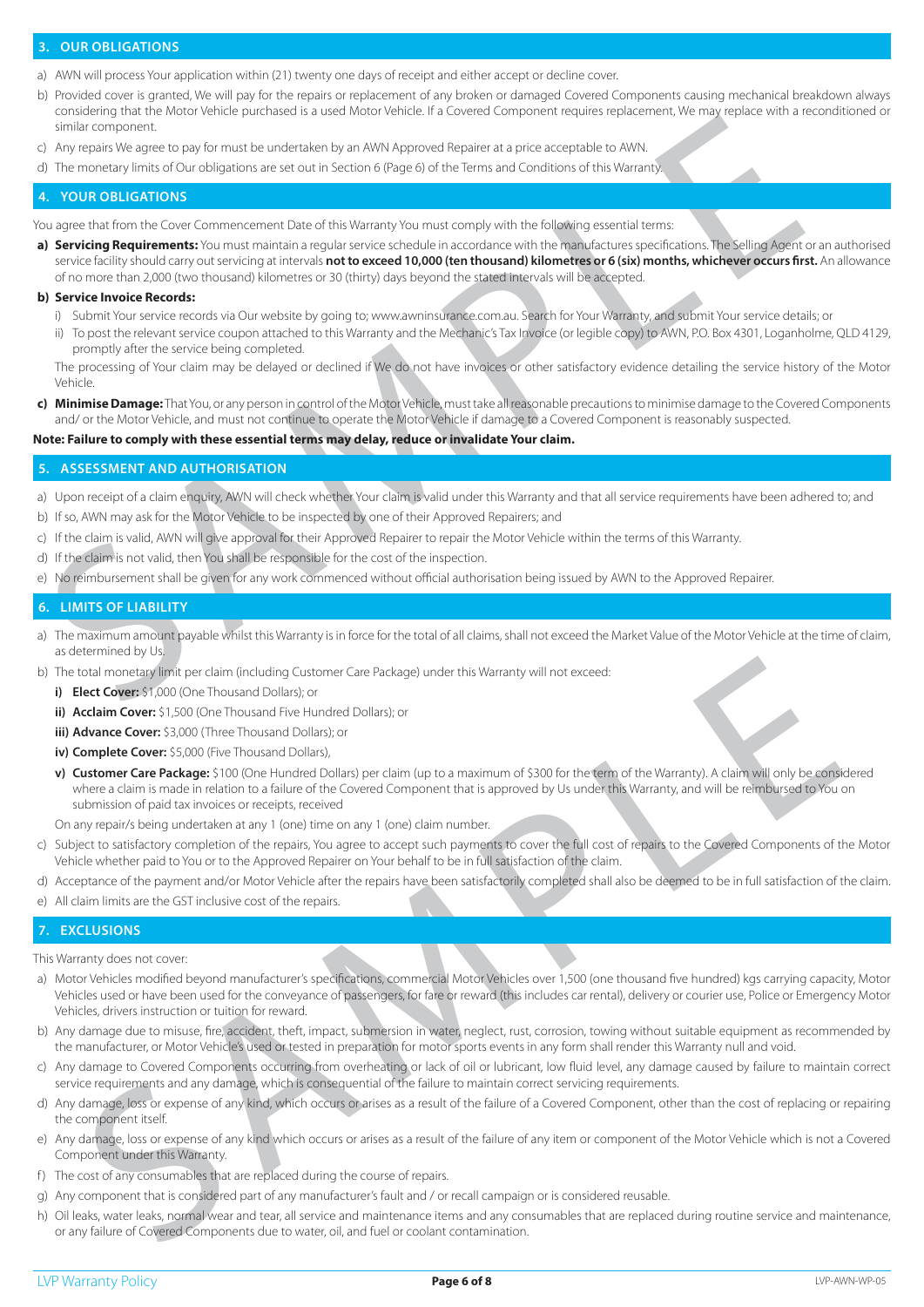- i) Any repair, quote or diagnostic cost that is not part of a genuine, approved claim.
- j) Any damage occurring while You continue to drive with a known or suspected fault, or which a reasonable person in the position of the driver would or should know or suspect to be a fault.
- k) Conditions or problems that are determined to be Pre-Existing Faults or Pre-Activated Faults.
- l) Failures of Covered Components subsequent to the cancellation or voiding of the Manufacturer's Warranty.
- m) Failures of Covered Components resulting in any way from:
	- i) War, invasion, acts of foreign enemies, hostilities (whether war be declared or not), civil war, rebellion, revolution, insurrection, military or usurped power, riot or civil commotion, terrorist activity of any kind;
	- ii) Ionising radiation or contamination by radioactivity from any nuclear fuel or from any nuclear waste from the combustion of nuclear fuel.

### **8. MISCELLANEOUS**

- a) This is a mechanical breakdown Warranty for used Motor Vehicles, therefore a part may be worn but still quite safe and serviceable.
- b) We will not be liable or held responsible for any damage occurring if the Motor Vehicle is left unattended or being towed.
- c) We will not be held responsible for any delays due to lack of supply of parts or any materials needed to complete any work undertaken.
- d) At all times the odometer must work. If the odometer has been tampered with, made inoperative or altered, or should any false statement be made by You or any person acting on Your behalf or otherwise, with Your knowledge, in support of any claim, then this Warranty will become null and void and Your rights to a claim shall be forfeited in respect of all past, present and future claims.

### **9. COOLING OFF PERIOD**

You may cancel Your Warranty for any reason within 14 days from the Application Date of this Warranty unless an incident has occurred which may result in a claim. This is known as the "Cooling off Period". You will need to return the Warranty document to Us, together with a letter to request cancellation of the Warranty during the Cooling Off Period. We will refund the Premium paid, less any taxes or duties We cannot recover from other sources.

# **10. CANCELLATION**

Figures of Covered Components sussigiant to the calmedate or twansing of the wising countery. For exact the covered in the covered of the covered component resulting to the value of the covered of the covered of the covere We are required by law to provide certain guarantees in providing Our Warranty claims service. If we fail to comply with Our obligations, You may be entitled to a remedy including cancellation of this Warranty and/or a refund. Cancellation requests must be made in writing at the address of P.O. Box 4301, LOGANHOLME, QLD, 4129. If We agree to cancel this Warranty, any refund calculation will be on a pro-rata basis less Our cancellation/administration costs and any authorised or paid claims.

If the Warranty Premium is financed, any refund will be made to the financier or whomever the financier directs Us to pay.

We may cancel the warranty if:

- You fail to comply with Your obligations;
- You, or a person acting on Your behalf, or otherwise with Your knowledge, provide false or misleading information in relation to a claim;
- If the Motor Vehicle's odometer has been tampered with or is defective;
- If the Motor Vehicle has at any time been used for rallying, racing, and competitive driving or tested for any such events.

#### **11. TRANSFER**

This Warranty cannot be transferred to another Motor Vehicle.

If you are not in breach of the terms of this Warranty you may transfer the benefits of this Warranty to a new owner of the Motor Vehicle. As a prerequisite to transferring the Warranty we require the following:

- Proof of a current Safety Inspection Report and ownership; and
- A mechanical inspection acceptable to Us; and
- You must provide the above and request to transfer the Warranty in writing to Us within 7 days of the change of ownership of the Motor Vehicle; and
- A transfer and administration fee of \$75.00 payable to Us by the new owner.

Apply for and submit your transfer of Warranty application via AWN's website: www.awninsurance.com.au.

# **12. DOCUMENT REPLACEMENT**

In the event You lose or are unable to locate Your Warranty document, You may apply for a replacement document. A Fee of \$33.00 will be payable to Us for this service.

# **13. YOUR DUTY OF DISCLOSURE**

Before You enter into an insurance contract, You have a duty of disclosure under the Insurance Contracts Act 1984.

inductive they inspired to another Motor Vehicle.<br>This particle templered to another Motor Vehicle, and completive directive flow Normany in a new evenies and specified the next temperature of the local vehicle As a presen If We ask You questions that are relevant to Our decision to insure You and on what terms, You must tell Us anything that You know and that a reasonable person in the circumstances would include in answering the questions.

You have this duty until We agree to insure You.

#### **Who does the duty apply to?**

The duty applies to the person who is noted under customer details on the Certification of Cover.

# **If You do not tell Us something?**

If You do not tell Us anything You are required to tell Us, We may cancel Your contract or reduce the amount We will pay You if You make a claim, or both. If Your failure to tell Us is fraudulent, We may refuse to pay a claim and treat the contract as if it never existed.

# **14. TAXATION INFORMATION**

Premiums are subject to Goods and Services Tax (GST) and stamp duty imposed by Commonwealth and State Governments. GST will also affect any claim You make under the Warranty. Please refer to the 'Limits of Liability' section in this Warranty (Section 6 Page 6).

Generally, Your premiums are not tax deductible and claims payments are not assessable income for tax purposes unless You purchase Your Warranty for business purposes. This taxation information is a general statement only. You should seek professional taxation advice for information about Your personal circumstances.